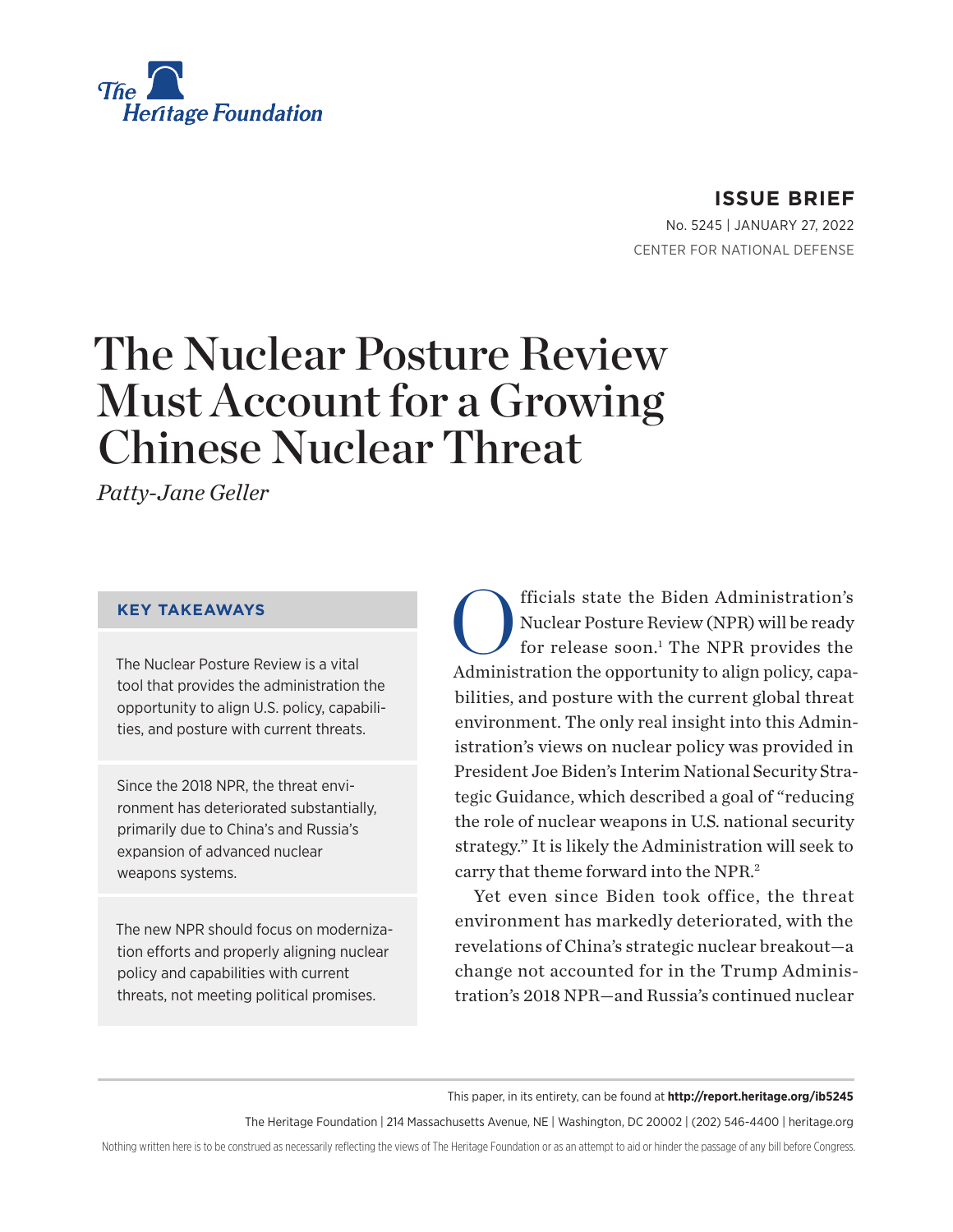<span id="page-1-0"></span>expansion.[3](#page-5-0) If, as has been advertised, the NPR is to truly be "informed by the current and projected global security environment," these new developments should logically lead the Administration to conclude it needs at least the nuclear programs proposed in the previous NPR—and quite possibly more.[4](#page-5-0)

#### The Growing Nuclear Threat

The nuclear threat environment has considerably worsened since the 2018 NPR.

- Most significantly, analysts have discovered that China is building over 300 new missile silos capable of carrying intercontinental ballistic missiles (ICBMs) that can hold multiple warheads each, and the Pentagon's 2021 China Military Power Report revealed that China is on its way to becoming a nuclear peer to the United States and Russia, as it might have at least 1,000 nuclear weapons by the end of the decade.<sup>5</sup> For the first time in its history, the United States will have to face two peer nuclear competitors at once.
- China has improved its arsenal of medium- to intermediate-range dual-capable missiles capable of striking U.S. assets in the Indo–Pacific region. It has also tested nuclear-capable hypersonic missiles, including one that orbited the globe before reentering the atmosphere to glide to its target.[6](#page-5-0)
- Russia has tested and begun to deploy multiple types of hypersonic nuclear weapons, in addition to new exotic capabilities such as a nuclear-powered cruise missile. It also continues to grow its stockpile of non-strategic nuclear weapons, which are not constrained by the New Strategic Arms Reduction Treaty[.7](#page-5-0)

Bottom line, the United States is facing an unprecedented nuclear threat from two major powers and will need to ensure its nuclear posture can evolve to ensure strong nuclear deterrence.

### An Objective NPR Reflective of the Growing Nuclear Threat

An NPR to best posture the United States to maintain a strong national security against the rising nuclear threats would: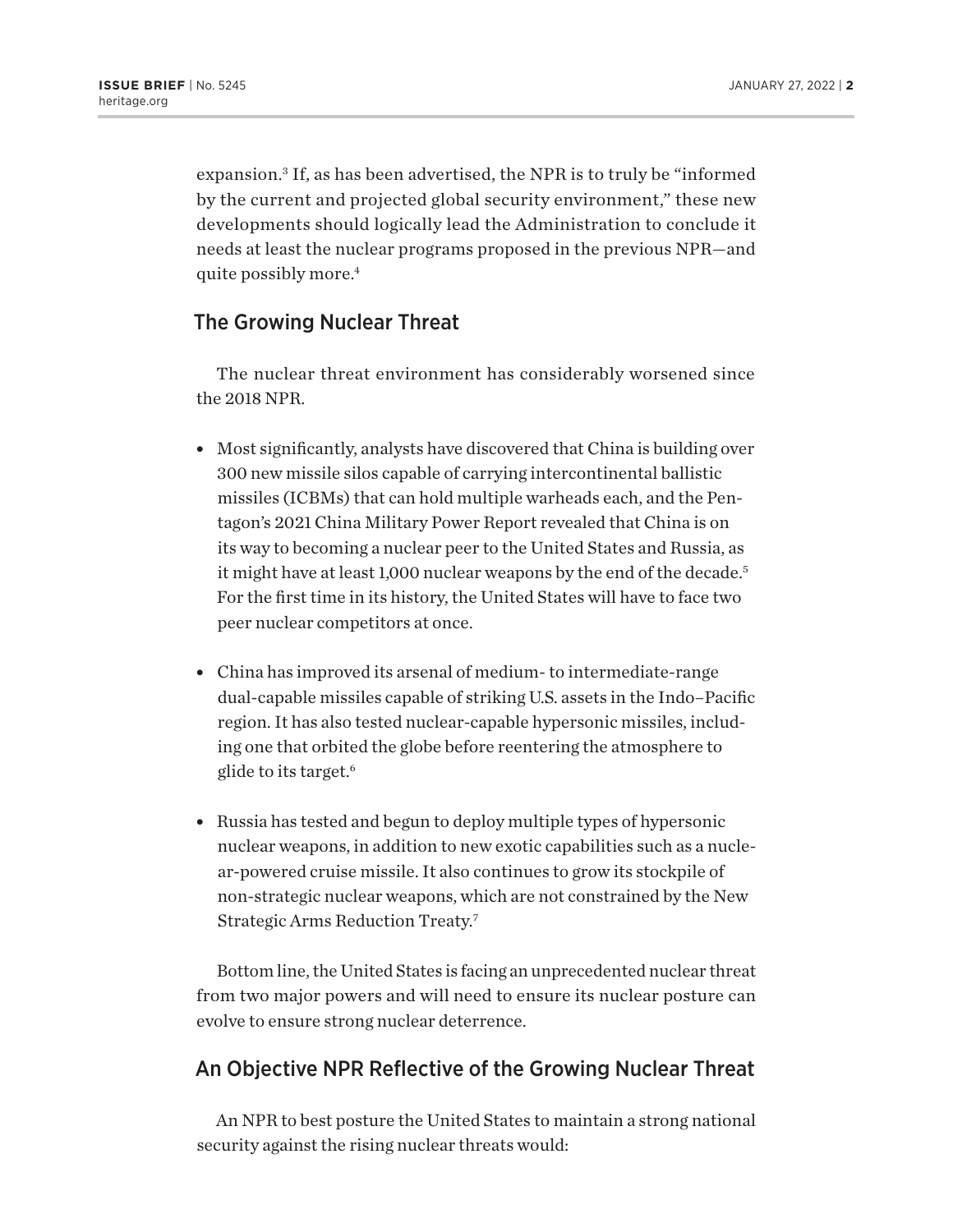<span id="page-2-0"></span>**Depart from the Goal of Reducing the Role of Nuclear Weapons in U.S. Strategy.** This goal may have had some basis during the comparatively more benign world of 2010, when President Barack Obama used nearly the exact same language in his NPR.<sup>8</sup> Today, this goal seems almost absurd given the current reality in which adversaries are assigning more prominence to their own nuclear forces. The revelations of China's missile buildup and strategic breakout, which occurred just months after Biden released his interim strategic guidance, allow for a change in course. It is not uncommon for presidents to adjust agendas when confronted with unexpected changes. Biden's NPR should shift from the original goal of reducing the role of nuclear weapons to one that prioritizes deterring the increasingly challenging threats of the future. In the face of a significant change in threat, such a shift would signal strong leadership.<sup>9</sup>

**Continue the Modernization Program Initiated by President Obama and Continued by President Donald Trump.** The United States is pursuing an overdue effort to upgrade its nuclear forces to include delivery systems, warheads, and the supporting infrastructure, all of which were built during the Cold War. Many capabilities, like the Minuteman III ICBMs, must be retired within years due to aging issues.

Any delay or cancelation in these programs would result in unilateral force reductions, providing an advantage to our adversaries as they increase their own forces. In the past, groups like Global Zero cited the improving global threat environment to justify their proposals to forgo nuclear modernization programs.[10](#page-5-0) Since the threat has now gone in the opposite direction, the NPR should reject these proposals and continue to embrace modernization.

**Continue Pursuit of the Sea-Launched Cruise Missile-Nuclear (SLCM-N).** The Trump NPR proposed development of a SLCM-N to address a gap in our deterrent threat against Russia's and China's growing regional or non-strategic nuclear weapons. Currently, the United States has only a meager capability to threaten a proportional response to the limited employment of nuclear weapons in a regional conflict. This imbalance is extremely concerning as the prospect for conventional conflict to escalate to the nuclear level in both the European and Indo–Pacific theaters increases. It is critical the NPR continue SLCM-N development to improve nuclear deterrence at lower levels of the escalation ladder.<sup>11</sup>

**Consider the Need to Make Force Posture Adjustments Beyond the Current Modernization Program to Account for China's Strategic Breakout.** The basic design of the current U.S. nuclear force posture, on which the modernization program is based, dates to around 2010, when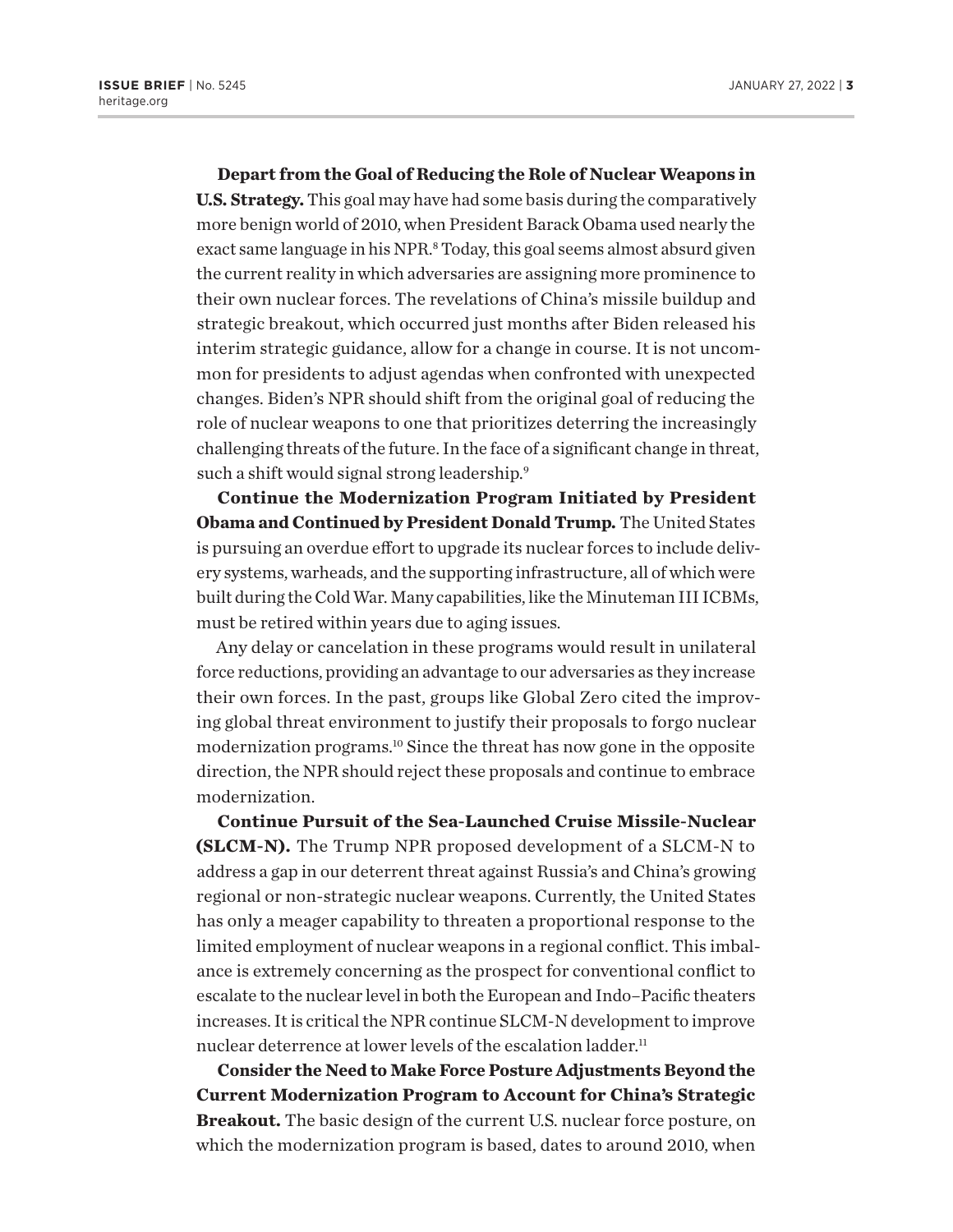<span id="page-3-0"></span>Russia was the only near-peer nuclear competitor and the overall nuclear threat environment was expected to lessen over time[.12](#page-5-0) This assumption of a more benign threat environment impacted decisions about future nuclear force structure, such as the design for the *Columbia*-class nuclear submarine, which will have four fewer missile tubes than its predecessor, the *Ohio*-class, and therefore less firing capacity.<sup>13</sup>

With previous threat assumptions now invalidated by China's nuclear breakout and Russia's continued nuclear expansion, the NPR must reconsider whether the current modernization program will suffice to deter the growing threat for the decades to come and how plans should be revised to account for a more threatening future than was previously envisioned. At minimum, the NPR should examine how a significantly larger Chinese arsenal will affect deterrence requirements.

It should also begin to study how the size and composition of the nuclear force can be adjusted to improve our ability to hedge against an uncertain future. For instance, the Administration should consider questions including whether acquiring 12 *Columbia*-class submarines will be enough, the feasibility of uploading warheads held in reserve to the current force, and if the United States will eventually need to produce more than the required 80 plutonium pits per year[.14](#page-5-0) While this NPR should not be expected to have final decisions made for future posture changes, it must begin the dialogue now, since any changes to the force will take time to implement.

**Maintain the Long-standing Nuclear Declaratory Policy of Calculated Ambiguity.** The NPR should reject any changes to declaratory policy, such as a "no first use," "sole purpose," or "existential threat" policy.<sup>15</sup> The current policy of ambiguity leaves nuclear weapons on the table for a growing range of strategic non-nuclear threats (such as chemical and biological weapons attacks), which forces adversaries to consider the risks of nuclear retaliation when contemplating such attacks[.16](#page-5-0) As nuclear and non-nuclear threats increase, any changes that would reduce options for deterrence would only unsettle U.S. allies and embolden adversaries.[17](#page-5-0) For example, in the case of a Chinese incursion against Taiwan, former Japanese Minister of Defense Taro Kono, explains that "'no first use' draws a red line, and below the red line, anything goes. That's the wrong message.["18](#page-5-0)

#### Conclusion

A strong NPR will be one that focuses on aligning nuclear policy, posture, and capabilities with the current and future threats facing the United States, not on meeting any political promises. To prepare the United States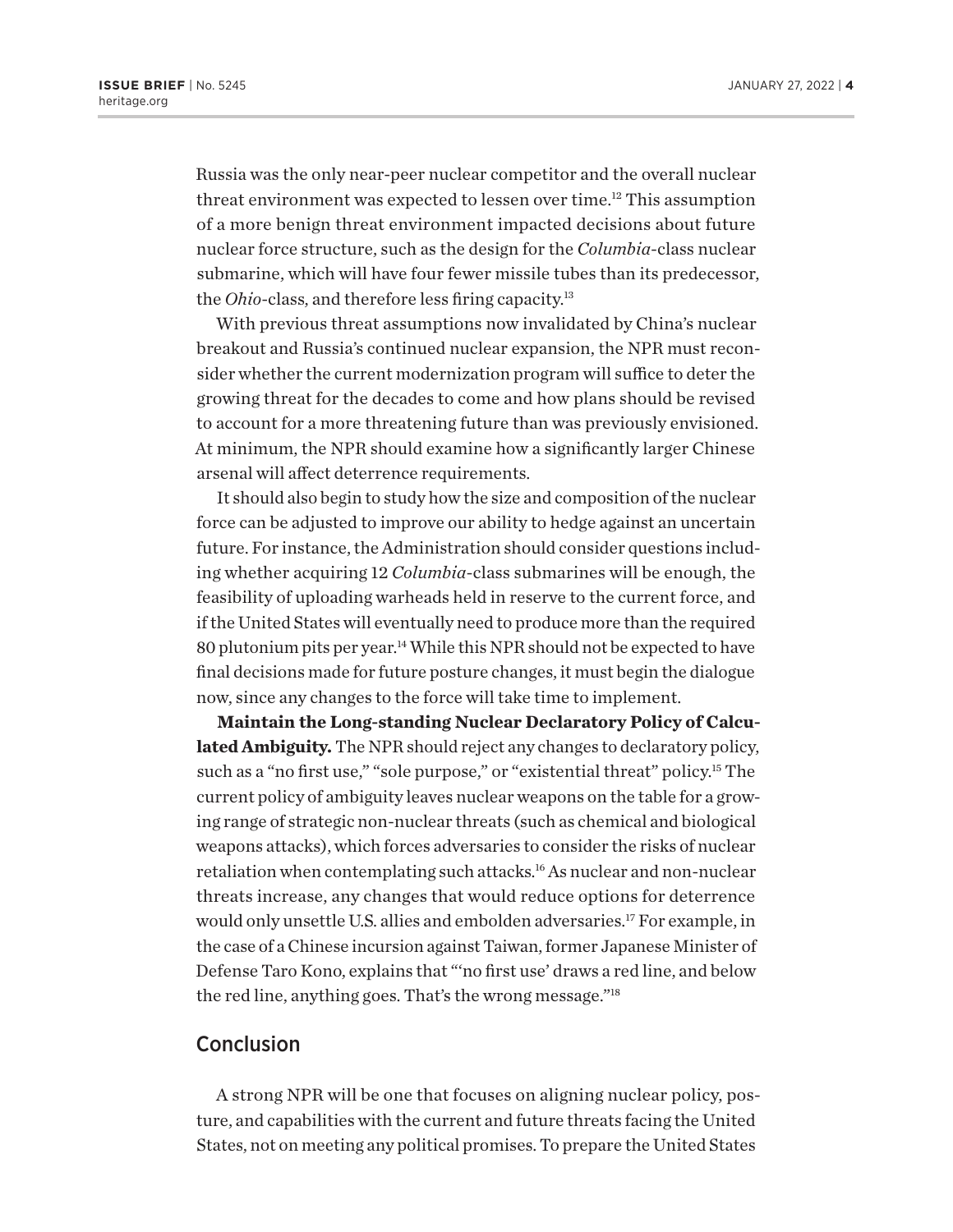for a future in which it must deter two nuclear peer competitors, the NPR should at minimum continue ongoing modernization efforts and maintain current declaratory policy, while considering any needed changes to U.S. force posture.

Patty-Jane Geller is Policy Analyst for Nuclear Deterrence and Missile Defense in the Center for National Defense, of the Kathryn and Shelby Cullom Davis Institute for National Security and Foreign Policy, at The Heritage Foundation.